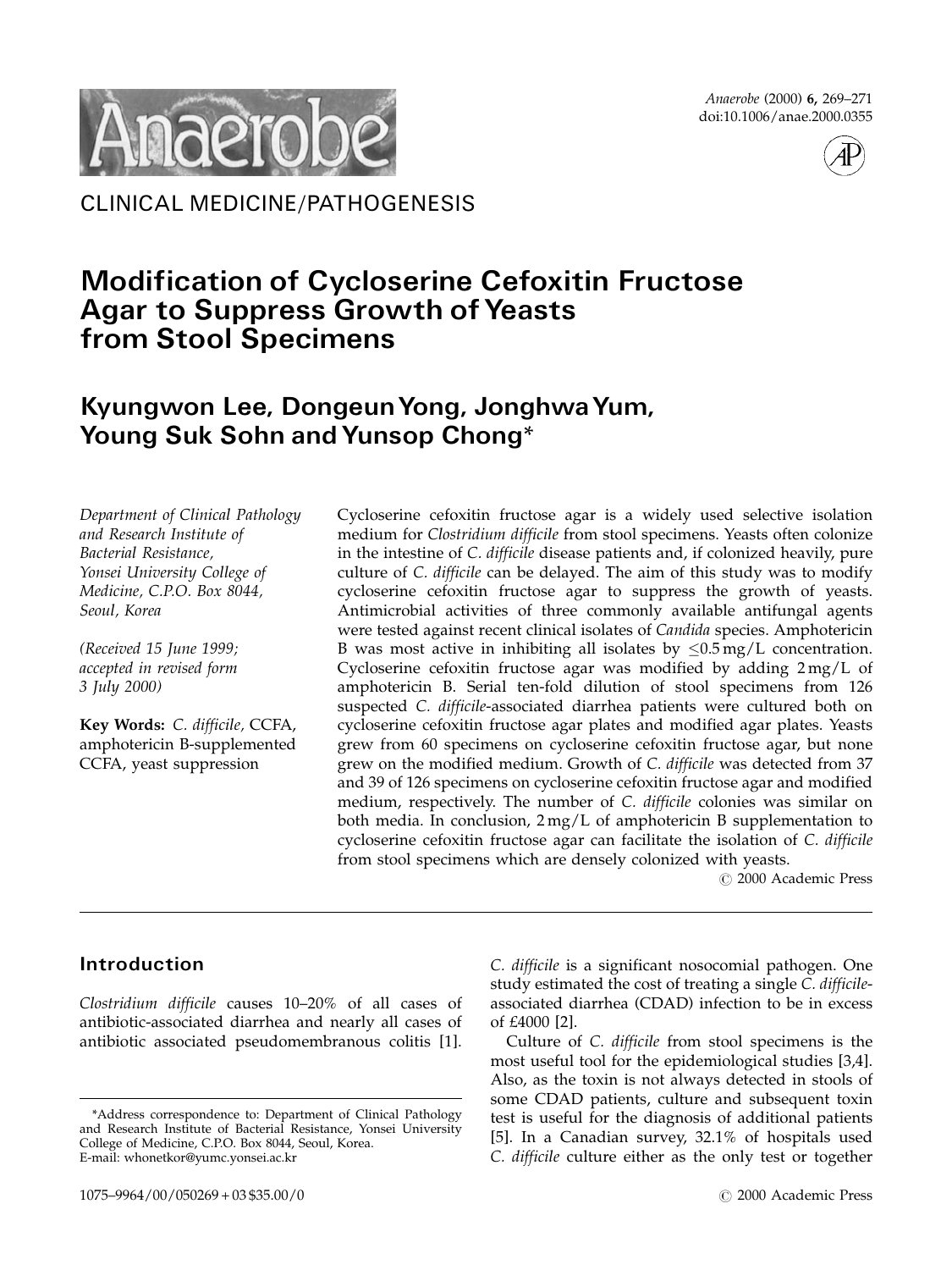with other tests [\[6\].](#page-2-0) Quantitative culture [\[7\]](#page-2-0) may be useful to differentiate a normal carrier with small number of C. difficile in their stool.

Various media and their modifications are used for the isolation of C. difficile from stool specimens. Cycloserine cefoxitin fructose agar (CCFA) has been widely used because it efficiently suppressed most of the bacterial species present in stool specimens [\[8\].](#page-2-0) However, with the increase of antimicrobial–resistant bacteria, we have been experiencing frequent growth of intestinal bacterial flora on CCFA plates. The growth of intestinal bacteria did not hinder the isolation and identification of C. difficile because of their distinct morphology and smaller size. Most of the stool specimens for C. difficile cultures are from inpatients who are treated with broad-spectrum antimicrobial agents. Therefore, we have been increasingly experiencing stool specimens which contain a large number of yeasts that make it difficult to determine colony-forming units of C. difficile. Also subculture is often required to obtain pure cultures. For the selective isolation of certain fastidious bacteria, various antifungal agents are also incorporated to suppress yeasts. However, CCFA does not contain any antifungal agents.

In this study, we compared antifungal activities of amphotericin B, fluconazole and 5-fluorocytocine against recent clinical isolates of Candida spp. Based on the test, we selected amphotericin B as a candidate to supplement CCFA. We evaluated the effects of adding amphotericin B to CCFA for the isolation and enumeration of C. difficile and the suppression of yeast from stool culture.

#### Materials and Methods

Candida spp. were isolated from various clinical specimens. Minimum inhibitory concentrations (MICs) of amphotericin B (Bristol-Meyers Squibb Co., Princeton, NJ, U.S.A.), fluconazole (Pfizer Inc., New York, NY, U.S.A.), and 5-fluorocytosine (Sigma Chemical, St. Louis, MO, U.S.A.) were determined by the broth microdilution test [\[9\]](#page-2-0) using RPMI medium 1640 (Gibco Laboratories, Grand Island, NY, U.S.A.)

CCFA plates were prepared by adding 5% of egg yolk emulsion and Clostridium-selective supplement (Oxoid, Basingstoke, U.K.) to autoclave-sterilized Clostridium difficile agar base (Oxoid). Final concentrations of cycloserine and cefoxitin were 500 mg/L and 16 mg/L, respectively. Amphotericin B-supplemented CCFA (CCFA–AMB) were prepared by adding amphotericin B to CCFA to a final concentration of  $2 \,\mathrm{mg/L}$ .

Soft or fluid stool specimens were collected from suspected CDAD patients in a tertiary-care hospital. Serial ten-fold dilutions of stool specimens were prepared according to the method of Summanen et al. [\[7\]](#page-2-0) with modification; thioglycollate medium without dextrose or indicator (Difco, Detroit, MI, U.S.A.) was used instead of 0.05% yeast extract solution. Then,  $0.1$  mL amounts of  $10^{-2}$ ,  $10^{-3}$  and  $10^{-4}$  dilutions of specimens were spread onto both CCFA and CCFA-AMB plates. The plates were incubated in an anaerobic chamber (Forma Scientific Inc., Marietta, OH, U.S.A.) for 48 h and the number of colonies of suspected C. difficile and yeasts were counted. Suspected C. difficile isolates were identified by ATB rapid ID 32A (bioMerieux sa, Marcy-l'Etoile, France). Gram-stained smears of suspected yeast colonies were observed microscopically, but species were not identified.

#### Results and Discussion

Laboratory diagnosis is required for the proper management of CDAD patients. For the laboratory diagnosis of CDAD, cytotoxin (toxin B) detection is still considered the gold standard, but as many as 15% to 38% of patients with confirmed CDAD were not detected by direct stool cytotoxin neutralization assay [\[10\].](#page-2-0) Stool cultures alone are not sufficient for the diagnosis of CDAD, as some strains are non-toxigenic and hence non-pathogenic. However, isolation of a toxigenic strain can detect additional patients and it is also necessary for epidemiological study.

In this study, the growth of all C. parapsilosis isolates was inhibited by 2 mg/L or less of fluconazole or 5-fluorocytosine, but some isolates of other species were inhibited only by a much higher concentration. Amphotericin B 0.5 mg/L or less inhibited all of the Candida strains tested (Table 1). Amphotericin B was selected for the modification of CCFA because it not only has strong antifungal activity, but it is also easily available in hospitals.

Among the 126 stool specimens cultured, 47.7% yielded yeasts on CCFA. The number of yeast colonies developed on CCFA ranged from  $10^3$  to  $\geq$  10<sup>6</sup> CFU/ mL, and the count was  $\geq 10^6$  in 33.3% of specimens.

Table 1. Antifungal activities of amphotericin B, fluconazole and 5-fluorocytosine against clinical isolates of Candida spp.

| Candida spp.                                                                                                         | MIC ranges $(mg/L)$ of:                                                                          |                                                                             |                                                                                   |  |  |  |
|----------------------------------------------------------------------------------------------------------------------|--------------------------------------------------------------------------------------------------|-----------------------------------------------------------------------------|-----------------------------------------------------------------------------------|--|--|--|
| (No. tested)                                                                                                         |                                                                                                  |                                                                             | Amphotericin B Fluconazole 5-fluorocytosine                                       |  |  |  |
| C. albicans (60)<br>C. tropicalis (14)<br>C parapsilosis (10)<br>C. lusitaniae (4)<br>C. famata (2)<br>C. krusei (2) | $0.06 - 0.25$<br>$0.12 - 0.25$<br>$0.06 - 0.12$<br>$0.12 - 0.25$<br>$0.12 - 0.5$<br>$0.25 - 0.5$ | $0.12 - > 64$<br>$2 - > 64$<br>$0.5 - 2$<br>$2 - > 64$<br>$1 - > 64$<br>>64 | $< 0.12 - 64$<br>$< 0.12 - 0.5$<br>< 0.12<br>$< 0.12 - 0.25$<br>< 0.12<br>$1 - 8$ |  |  |  |